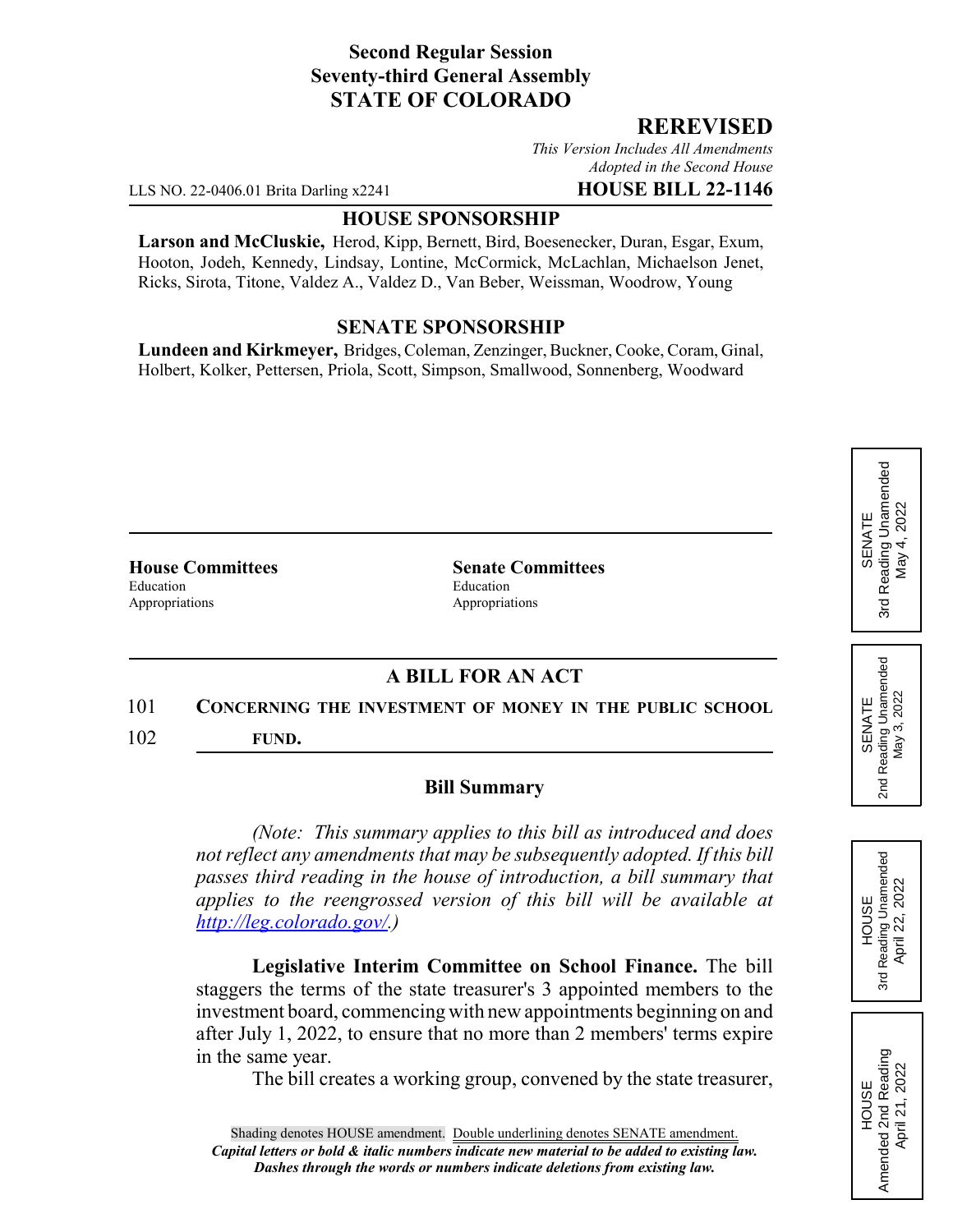to consider opportunities to improve earnings on the deposit and investment of money in the fund, while safeguarding the endowment for public schools and complying with state and federal laws relating to state school trust lands and the fund. The bill authorizes the state treasurer, after consulting with the investment board, to select the members of the working group, and the bill specifies the issues the working group must study. The state treasurer shall report the findings and recommendations of the working group to the joint budget committee and to the education committees of the house of representatives and of the senate during the 2023 legislative session.

The bill clarifies the time frame and circumstances in which a realized investment loss to the fund may be offset by realized gains before the general assembly is required to appropriate money to cover losses to the fund.

1 *Be it enacted by the General Assembly of the State of Colorado:*

2 **SECTION 1.** In Colorado Revised Statutes, 22-41-102.5, **amend**

3 (2) and  $(4)(a)(III)$ ; and **add** (6) as follows:

# 4 **22-41-102.5. Public school fund investment board - creation**

 **- working group - report - repeal.** (2) (a) Except for the state treasurer, members of the board serve two-year terms and may not serve more than three consecutive terms, and none of the board members, except for the treasurer, may hold any state elective office. The state board of land commissioners or the state treasurer may remove their appointed members 10 for any cause that renders the member incapable of discharging or unfit 11 to discharge his or her THE MEMBER's duty to the board. The state board of land commissioners or the state treasurer may fill any vacancy by appointment, and such appointment must be made no later than ninety days after the date of the vacancy. A member appointed to fill a vacancy serves until the expiration of the term for which the vacancy was filled. Members of the board serve without compensation but may receive reimbursement for travel and other necessary expenses actually incurred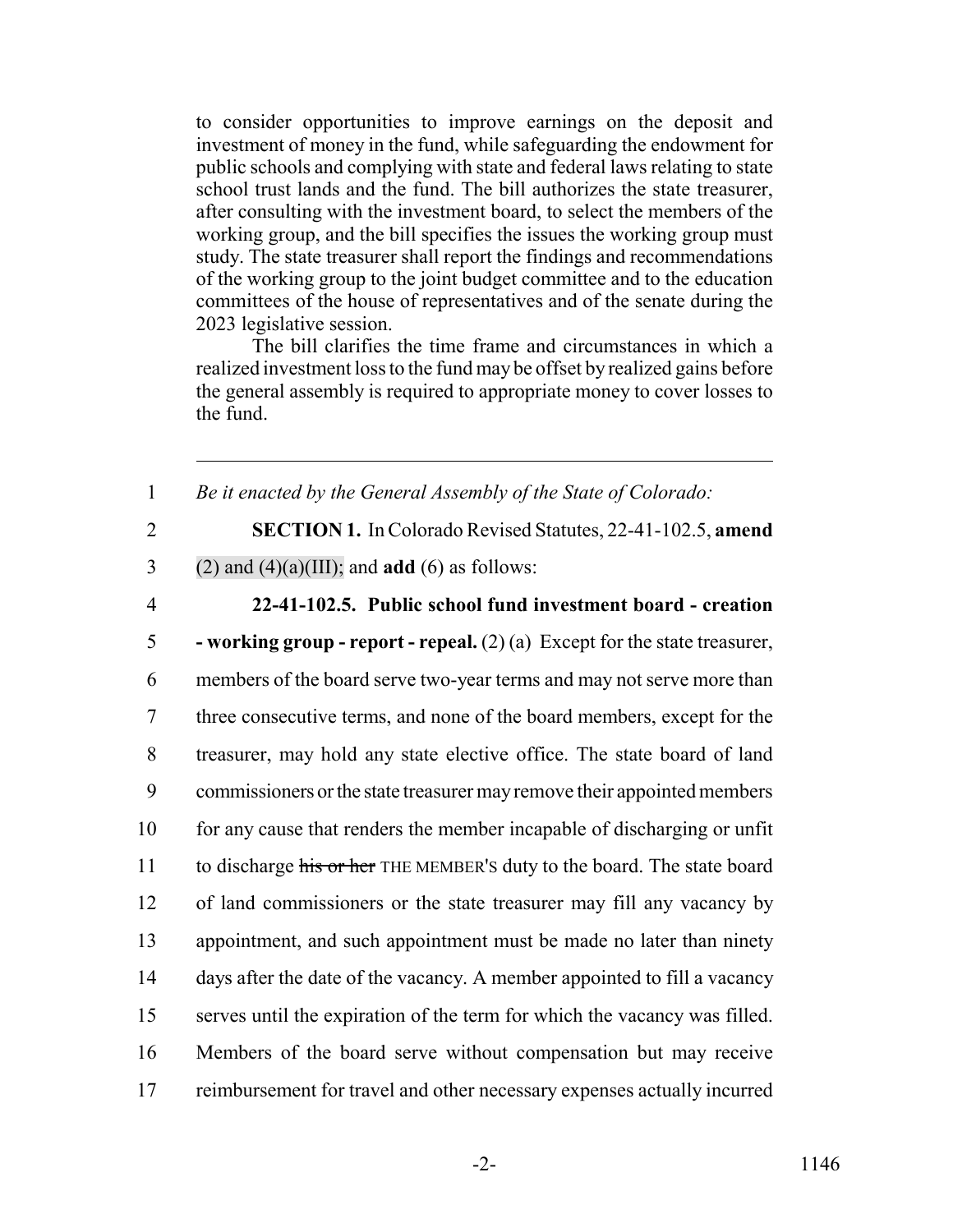in the performance of their duties. The reimbursements are paid from the interest and income earned on the deposit and investment of the public school fund subject to the requirements set forth in section 22-41-102.

 (b) BEGINNING WITH THE STATE TREASURER'S APPOINTMENTS TO THE BOARD TO REPLACE EXISTING BOARD MEMBERS WHOSE FINAL TERMS EXPIRE ON OR AFTER JULY 1, 2022, THE STATE TREASURER MAY STAGGER THE TERMS OF NEWLY APPOINTED BOARD MEMBERS TO ENSURE THAT THE TERMS OF NO MORE THAN TWO OF THE STATE TREASURER'S THREE 9 APPOINTMENTS TO THE BOARD EXPIRE IN THE SAME YEAR. IN THE STATE TREASURER'S DISCRETION, THE FIRST THREE NEW MEMBERS 11 APPOINTED BY THE STATE TREASURER ON OR AFTER JULY 1, 2022, MAY SERVE AN INITIAL TERM OF BETWEEN ONE AND THREE YEARS, AS 13 DETERMINED BY THE STATE TREASURER. AFTER THE INITIAL TERM, THE MEMBERS SERVE TWO-YEAR TERMS FOR A TOTAL OF THREE CONSECUTIVE TERMS, AS SET FORTH IN SUBSECTION (2)(a) OF THIS SECTION.

 (4) (a) No later than March 31, 2017, the board shall establish policies that are necessary and proper for the administration of this section, including but not limited to:

 (III) Recommendations to the general assembly regarding the distribution of income and interest described in section 22-41-102 (3)(f)(IV) and (3)(g)(IV) (3)(h)(IV).

22 (6) (a) THE STATE TREASURER SHALL CONVENE A WORKING GROUP TO CONSIDER OPPORTUNITIES TO IMPROVE THE GROWTH OF THE PUBLIC 24 SCHOOL FUND AND ITS DISTRIBUTIONS FOR THE INTERGENERATIONAL BENEFIT OF PUBLIC SCHOOLS.

 (b) THE STATE TREASURER, IN CONSULTATION WITH THE BOARD, SHALL SELECT THE MEMBERS OF THE WORKING GROUP, WHICH MAY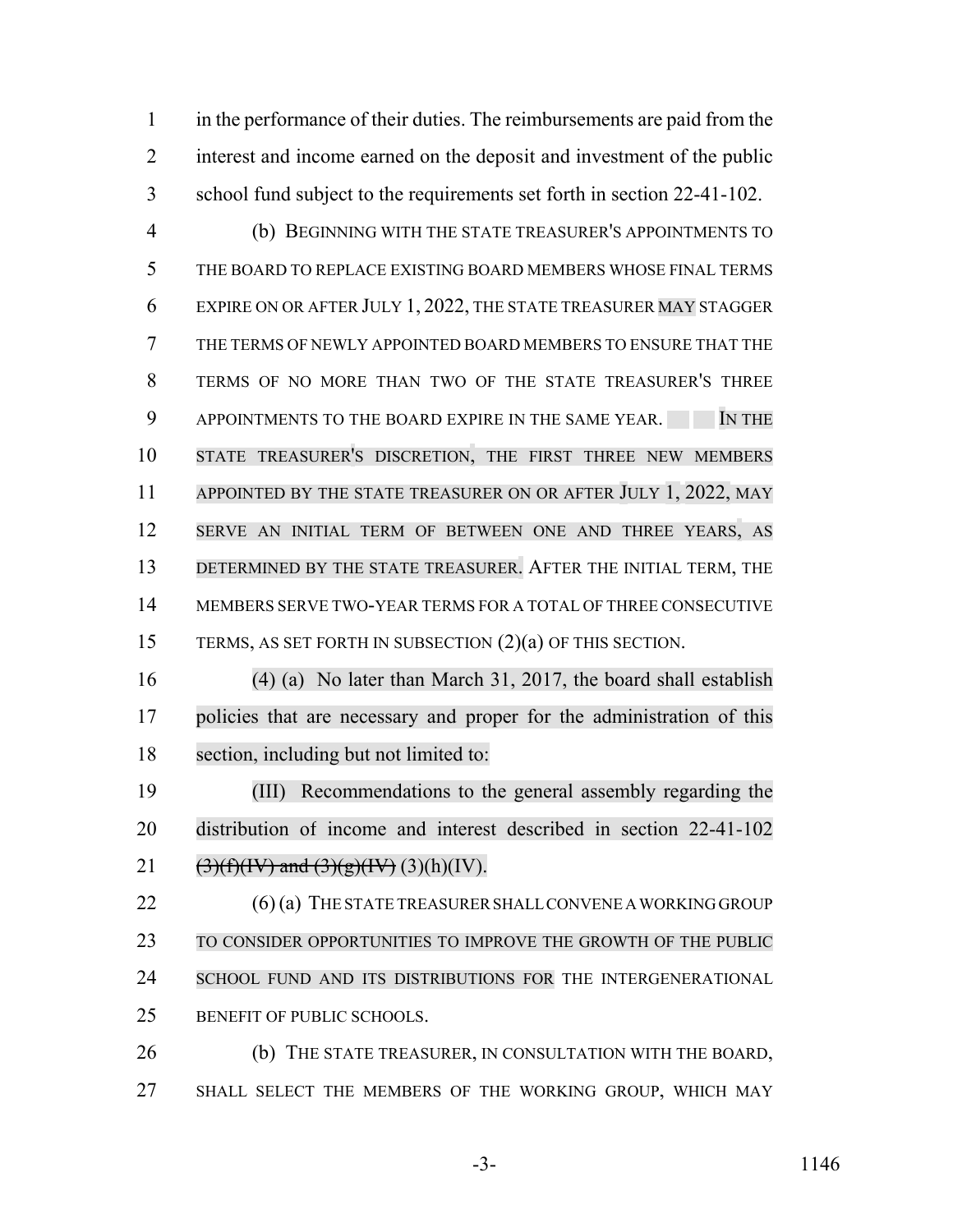INCLUDE:

 (I) MEMBERS WITH INVESTMENT MANAGEMENT EXPERTISE, INCLUDING KNOWLEDGE OF LONG-TERM ENDOWMENT INVESTMENT AND SPENDING POLICIES;

 (II) MEMBERS WITH TAX EXPERTISE, INCLUDING KNOWLEDGE RELATING TO FUNDING SOURCES FOR CURRENT AND FUTURE CERTIFICATE OF PARTICIPATION AGREEMENTS FOR PUBLIC SCHOOL CAPITAL CONSTRUCTION;

 (III) MEMBERS WITH LEGAL EXPERTISE, INCLUDING KNOWLEDGE OF THE COLORADO CONSTITUTION AND STATUTES GOVERNING THE ISSUES 11 STUDIED BY THE WORKING GROUP;

 (IV) MEMBERS WITH OTHER RELEVANT EXPERTISE, AS 13 DETERMINED BY THE STATE TREASURER; AND

 (V) MEMBERS WHO REPRESENT INTERESTS SERVED THROUGH REVENUE FROM STATE SCHOOL TRUST LANDS OR INTEREST AND INCOME 16 FROM THE PUBLIC SCHOOL FUND.

(c) THE WORKING GROUP SHALL CONSIDER:

18 (I) THE DISTRIBUTION OF REVENUE FROM STATE SCHOOL TRUST LANDS;

**(II) INVESTMENT OPPORTUNITIES TO INCREASE GROWTH AND** 21 INCOME EARNED ON MONEY IN THE PUBLIC SCHOOL FUND:

**(III)** THE DISTRIBUTION OF INTEREST AND INCOME FROM THE PUBLIC SCHOOL FUND AND WAYS TO CREATE A MORE SUSTAINABLE, LONG-TERM DISTRIBUTION POLICY;

 (IV) POLICIES TO INCREASE THE PRINCIPAL OF THE PUBLIC SCHOOL FUND;

**(V) THE IMPACT OF COLORADO CONSTITUTIONAL AND STATUTORY** 

-4- 1146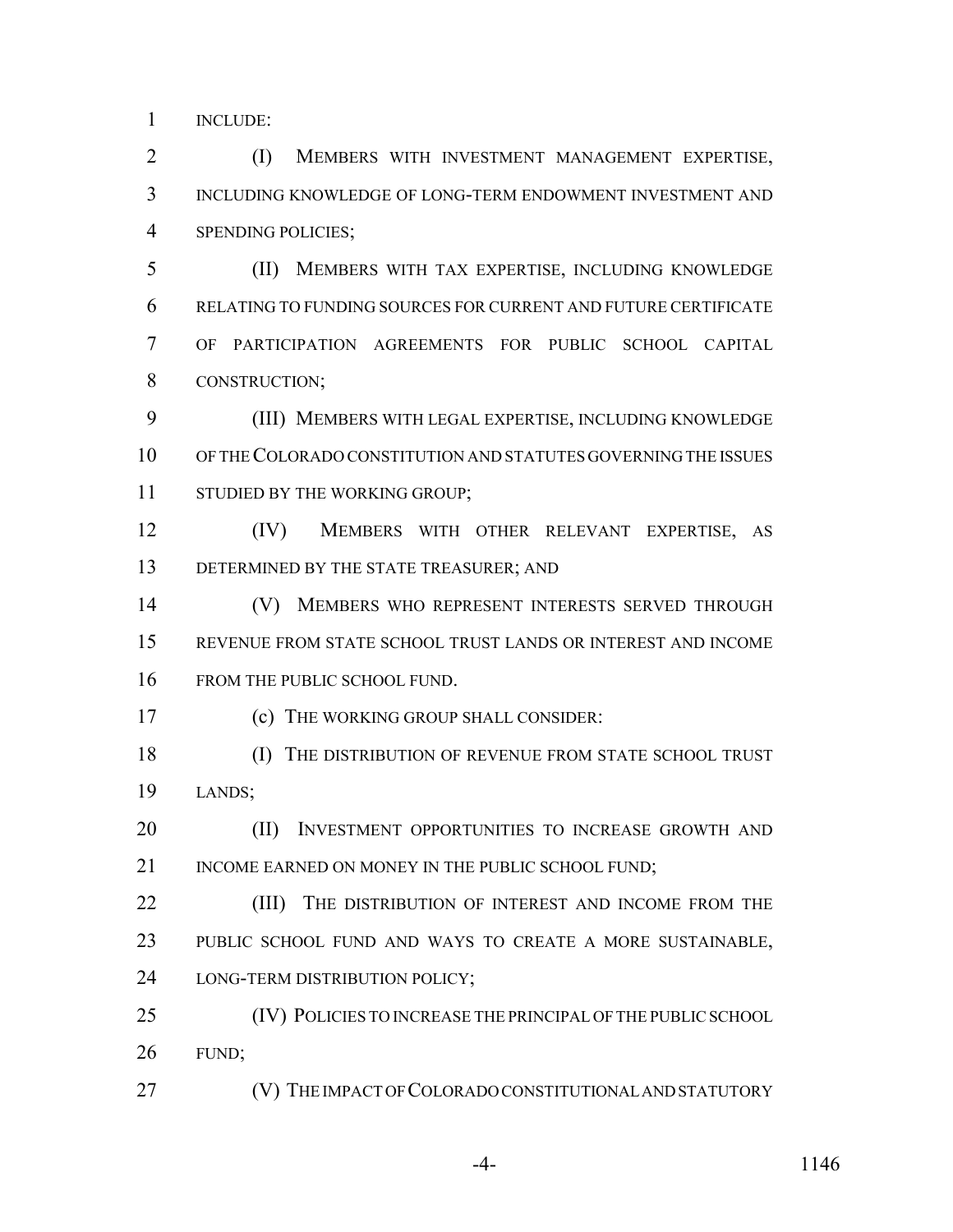PROVISIONS ON THE INVESTMENT OF MONEY IN THE PUBLIC SCHOOL FUND, 2 INCLUDING PROVISIONS RELATING TO CERTIFICATE OF PARTICIPATION AGREEMENTS; AND

 (VI) ANY OTHER ISSUES, AS DETERMINED BY THE STATE TREASURER.

 (d) NOT LATER THAN FEBRUARY 28, 2023, THE STATE TREASURER SHALL REPORT TO THE JOINT BUDGET COMMITTEE AND TO THE EDUCATION COMMITTEES OF THE HOUSE OF REPRESENTATIVES AND OF THE SENATE, OR THEIR SUCCESSOR COMMITTEES, CONCERNING THE ISSUES CONSIDERED BY THE WORKING GROUP, THE FINDINGS AND RECOMMENDATIONS OF THE WORKING GROUP, AND ANY NECESSARY CHANGES TO COLORADO LAW TO 12 IMPLEMENT RECOMMENDATIONS OF THE WORKING GROUP.

(e) THIS SUBSECTION (6) IS REPEALED, EFFECTIVE JULY 1, 2023.

 **SECTION 2.** In Colorado Revised Statutes, 22-41-104, **amend** (2) as follows:

 **22-41-104. Lawful investments.** (2) The state treasurer has authority, to be exercised at the state treasurer's discretion, to effect exchanges or sales whenever such exchanges or sales will not result in an aggregate loss of principal to the public school fund. An aggregate loss of principal to the public school fund occurs only when an exchange or 21 sale that resulted in an initial loss of principal is not offset by a gain on an 22 exchange or sale in the fund within twelve EIGHTEEN months. THE CALCULATION OF AN AGGREGATE LOSS MUST ALSO INCLUDE ANY GAINS THAT WERE REALIZED IN THE TWELVE MONTHS PRIOR TO THE LOSS OF PRINCIPAL.

 **SECTION 3.** In Colorado Revised Statutes, 22-41-102, **amend** (3)(g) introductory portion; and **add** (3)(h) as follows: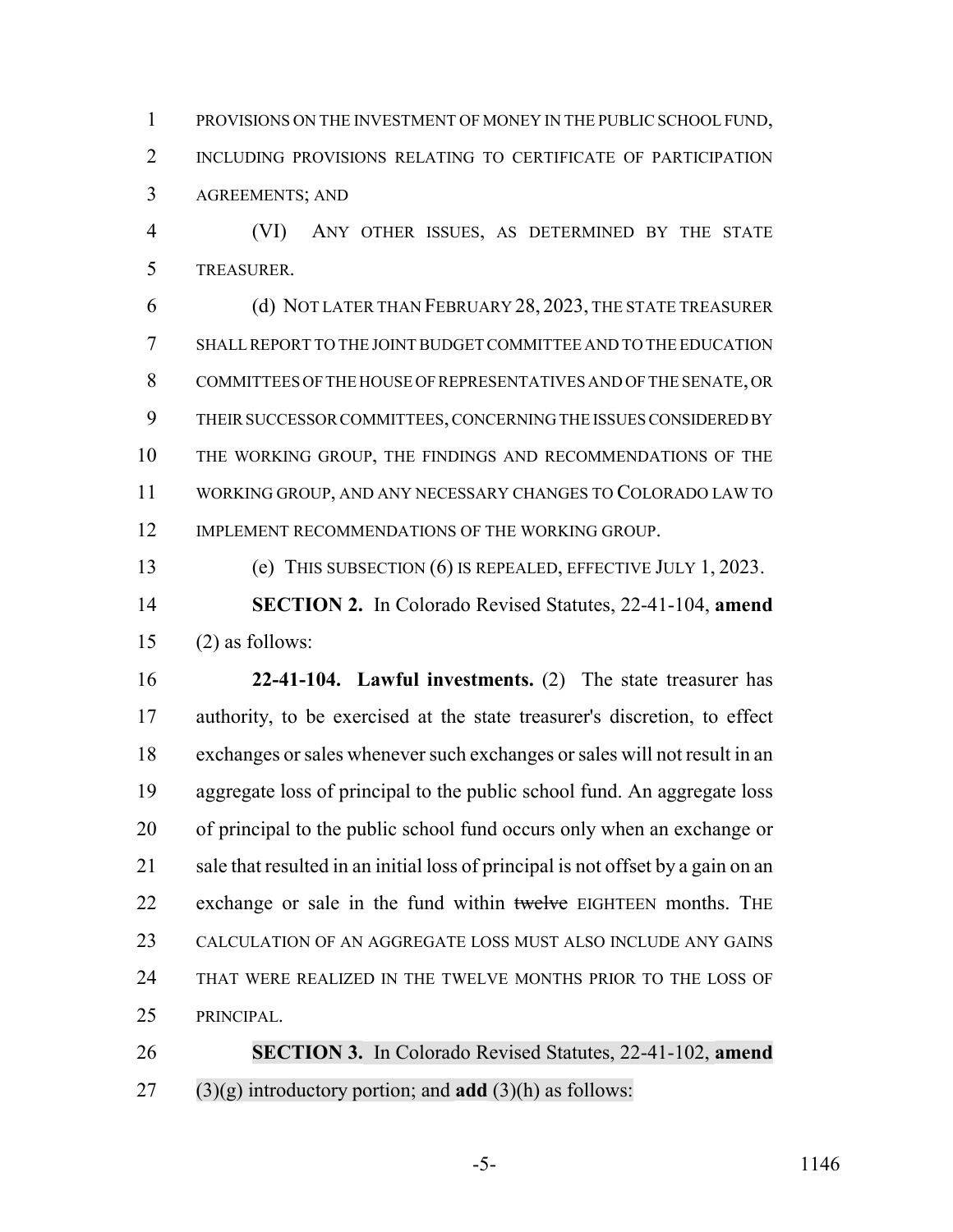| $\mathbf{1}$   | 22-41-102. Fund inviolate. $(3)$ (g) For the 2019-20 state fiscal      |
|----------------|------------------------------------------------------------------------|
| $\overline{2}$ | year, and each state fiscal year thereafter YEAR THROUGH THE 2021-22   |
| 3              | STATE FISCAL YEAR, interest or income earned on the investment of the  |
| $\overline{4}$ | moneys MONEY in the public school fund must be used or credited in the |
| 5              | following order:                                                       |
| 6              | (h) FOR THE 2022-23 STATE FISCAL YEAR, AND EACH STATE FISCAL           |
| 7              | YEAR THEREAFTER, INTEREST OR INCOME EARNED ON THE INVESTMENT OF        |
| 8              | THE MONEY IN THE PUBLIC SCHOOL FUND MUST BE USED OR CREDITED AS        |
| 9              | <b>FOLLOWS:</b>                                                        |
| 10             | (I)<br>THE GENERAL ASSEMBLY SHALL ANNUALLY APPROPRIATE TO              |
| 11             | THE STATE TREASURER AN AMOUNT NECESSARY TO PAY FOR THE SERVICES        |
| 12             | OF THE INVESTMENT CONSULTANT HIRED BY THE PUBLIC SCHOOL FUND           |
| 13             | INVESTMENT BOARD PURSUANT TO SECTION 22-41-102.5 (5) AND TO PAY        |
| 14             | FOR ANY REIMBURSEMENT FOR TRAVEL AND OTHER NECESSARY EXPENSES          |
| 15             | INCURRED BY THE MEMBERS OF THE PUBLIC SCHOOL FUND INVESTMENT           |
| 16             | BOARD PURSUANT TO SECTION 22-41-102.5 (2);                             |
| 17             | AFTER THE APPROPRIATION MADE PURSUANT TO SUBSECTION<br>(II)            |
| 18             | (3)(h)(I) OF THIS SECTION, ALL REMAINING INTEREST AND INCOME, NOT TO   |
| 19             | EXCEED TWENTY-ONE MILLION DOLLARS, SHALL BE CREDITED TO THE            |
| 20             | STATE PUBLIC SCHOOL FUND CREATED IN SECTION 22-54-114 FOR              |
| 21             | DISTRIBUTION AS PROVIDED IN THAT SECTION;                              |
| 22             | (III)<br>AFTER MONEY IN THE PUBLIC SCHOOL FUND HAS BEEN                |
| 23             | APPROPRIATED OR CREDITED PURSUANT TO SUBSECTIONS $(3)(h)(I)$ and       |
| 24             | $(3)(h)(II)$ OF THIS SECTION, ALL REMAINING INTEREST AND INCOME, NOT   |
| 25             | TO EXCEED TWENTY MILLION DOLLARS, SHALL BE CREDITED TO THE             |
| 26             | RESTRICTED ACCOUNT OF THE PUBLIC SCHOOL CAPITAL CONSTRUCTION           |
| 27             | ASSISTANCE FUND, WHICH ACCOUNT IS CREATED IN SECTION 22-43.7-104       |

-6- 1146